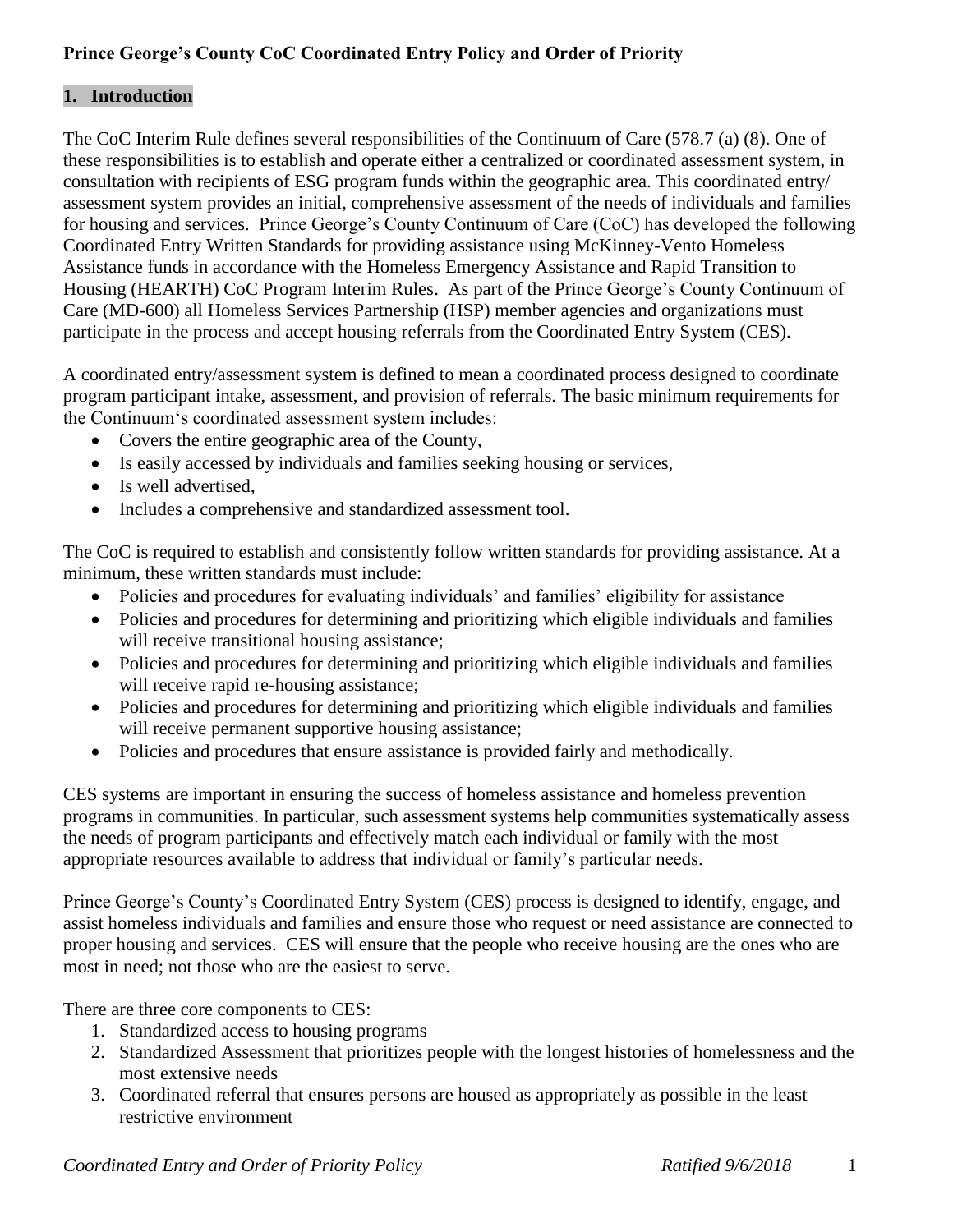#### **2. Overview of the Coordinated Entry System**

Most communities, Prince George's County included, lack the resources to meet the needs of all people experiencing homelessness. By utilizing Coordinated Entry, the County ensures that households experiencing homelessness receive the level of assistance that is most appropriate to resolving their homelessness, and that households with the most severe service needs are prioritized for assistance and receive it in a timely manner.

Key elements of CES include:

- A designated coordinated entry team that makes housing referrals within the CoC
- The use of standardized assessment tools to assess consumer needs Housing Prioritization Tool (HPT) and VI-SPDAT
- Prioritization of consumers with the longest time homeless and the most barriers to returning to housing.
- $\bullet$  Referrals based on the results of the assessment tool(s) to homeless assistance programs, mainstream services, behavioral health providers, and other appropriate programs.
- Documentation of VI-SPDAT scores, ranking on the priority housing list, referrals, etc in HMIS or other shared database to ensure transparency.
- Regular bi-weekly Coordinated Entry meetings that includes representatives from ES, TH, and PSH providers, Behavioral Health, Street Outreach and other interested parties.
- A Coordinated Entry Steering Committee (meets quarterly, or more often when necessary) that is responsible for establishing policies, procedures and performance benchmarks, measuring performance and identifying system gaps, resolving conflicts and coordinating funding resources. This is a relatively small group of executive-level decision-makers from the major providers and/or funders of housing or services.

The implementation of coordinated entry is a national best practice. When implemented effectively, coordinated entry can:

- Reduce the number of phone calls people experiencing homelessness must make before finding crisis housing or services;
- Reduce new entries into homelessness through coordinated system-wide diversion and prevention efforts;
- Prevent returns to homelessness by placing people in appropriate housing that meets their needs;
- Reduce or remove the need for individual provider wait lists for services;
- Foster increased collaboration between homelessness assistance providers;
- Improve a community's ability to perform well on Homeless Emergency Assistance and Rapid Transition to Housing (HEARTH) Act outcomes and make progress on ending homelessness;
- Target limited funding to achieve maximum results.

#### **3. CES in Prince George's County**

Coordinated entry in the County consists of several components which are described in detail below.

#### **Nondiscrimination**

All housing assistance made available through PGCoC is available to eligible persons regardless of race, color, national origin, religion, sex, age, familial status, or disability and without regard to actual or perceived sexual orientation, gender identity and expression, or marital status and must comply with the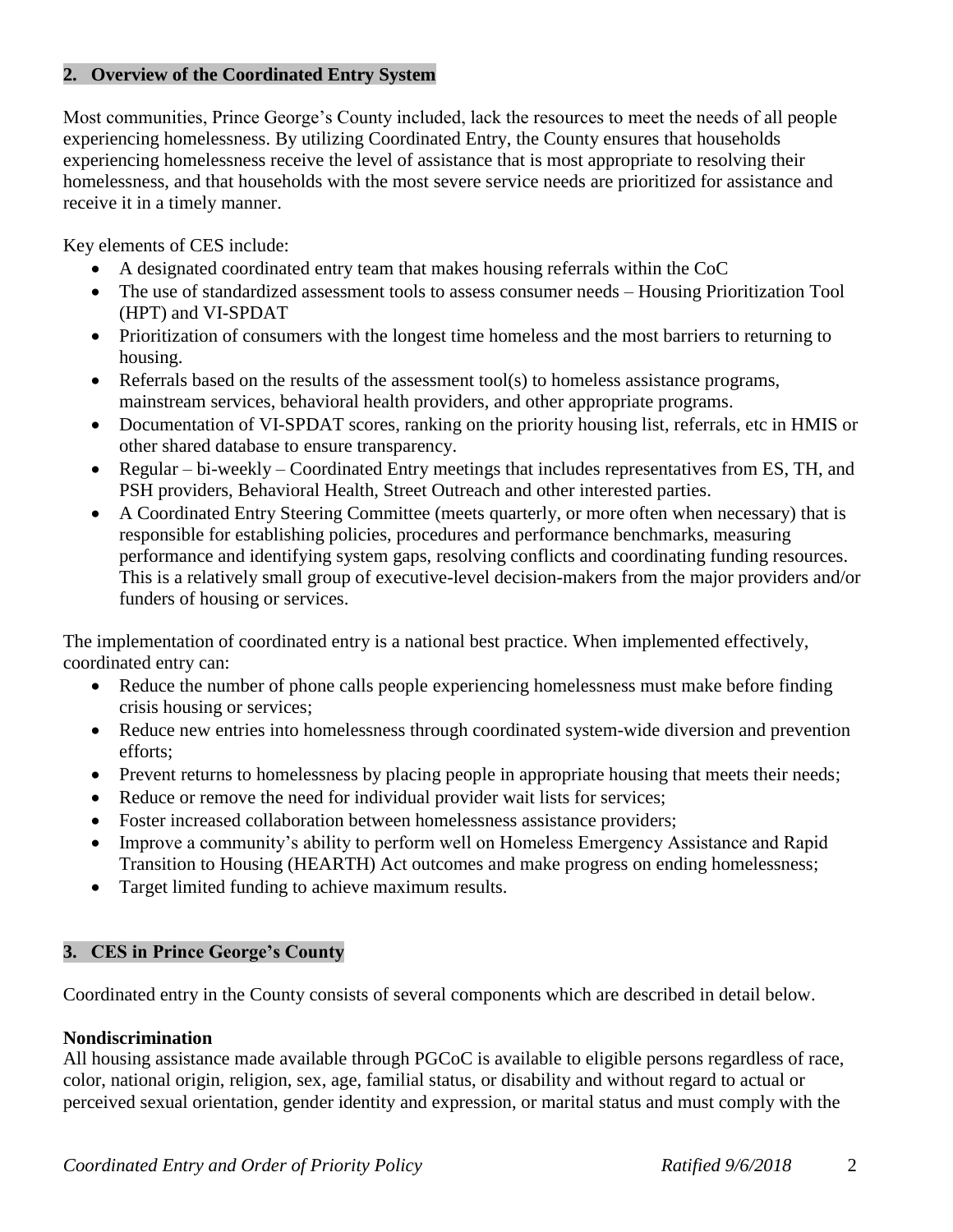nondiscrimination and equal opportunity provisions of Federal civil rights laws in accordance with 24 CFR 5.105 (a) including, but not limited to the following:

- Fair Housing Act prohibits discriminatory housing practices based on race, color, religion, sex, national origin, disability, or familial status;
- Section 504 of the Rehabilitation Act prohibits discrimination on the basis of disability under any program or activity receiving Federal financial assistance;
- Title VI of the Civil Rights Act prohibits discrimination on the basis of race, color or national origin under any program or activity receiving Federal financial assistance; and
- Title II of the Americans with Disabilities Act prohibits public entities, which includes state and local governments, and special purpose districts, from discriminating against individuals with disabilities in all their services, programs, and activities, which include housing, and housingrelated services such as housing search and referral assistance. Title III of the Americans with Disabilities Act prohibits private entities that own, lease, and operate places of public accommodation, which include shelters, social service establishments, and other public accommodations providing housing, from discriminating on the basis of disability.

**Data Management/Privacy Protections** – Prince George's County's HMIS Policies and Procedures Manual is hereby incorporated into this policy.

#### **Marketing & Education**

In order to reach all County residents who may be in need of services, PGCoC affirmatively markets their housing and supportive services to eligible persons (see non-discrimination section of this policy). PGCoC utilizes a number of means to disseminate information about the County's coordinated entry system and educate potential users of the system as well as agencies and service providers who may work with people experiencing or at-risk of homelessness. Special outreach and marketing campaigns utilizing radio, social media and print media have been designed and are utilized to reach specific subpopulations including: domestic violence survivors, transition aged youth, and veterans.

The County's homeless hotline is featured prominently on the County's website as well as being listed in area service guides, and posted in day centers, social service offices, public libraries, and recreation centers throughout the County. The street outreach team works closely with area emergency rooms, crisis response, public safety agencies, mobile integrated health teams and public libraries to ensure that they are knowledgeable about the County's coordinated entry system and how to help someone access it. The CES team attends cross-disciplinary meetings with the Departments of Health, Corrections, Education, Social Services, specialty courts, and domestic violence and veteran service providers in order to identify potential system users and to ensure that information on how to access services is well known throughout the County. Additionally events geared toward the homeless or those at risk of homelessness like the annual point in time enumeration, holiday food and gift giveaway, and homeless services day are advertised widely on social media, in the paper and on local radio stations. DSS keeps a record of these marketing activities

# **Access, Initial Contact and Engagement**

The County has a 24/7 homeless hotline and street outreach teams to ensure that anyone in need of services can easily access them. A no wrong door approach is utilized enabling the homeless to be referred to the hotline or to street outreach (whichever is more appropriate) by day centers, libraries, hospitals, public safety agencies, mental health and social service providers, the religious community, and others.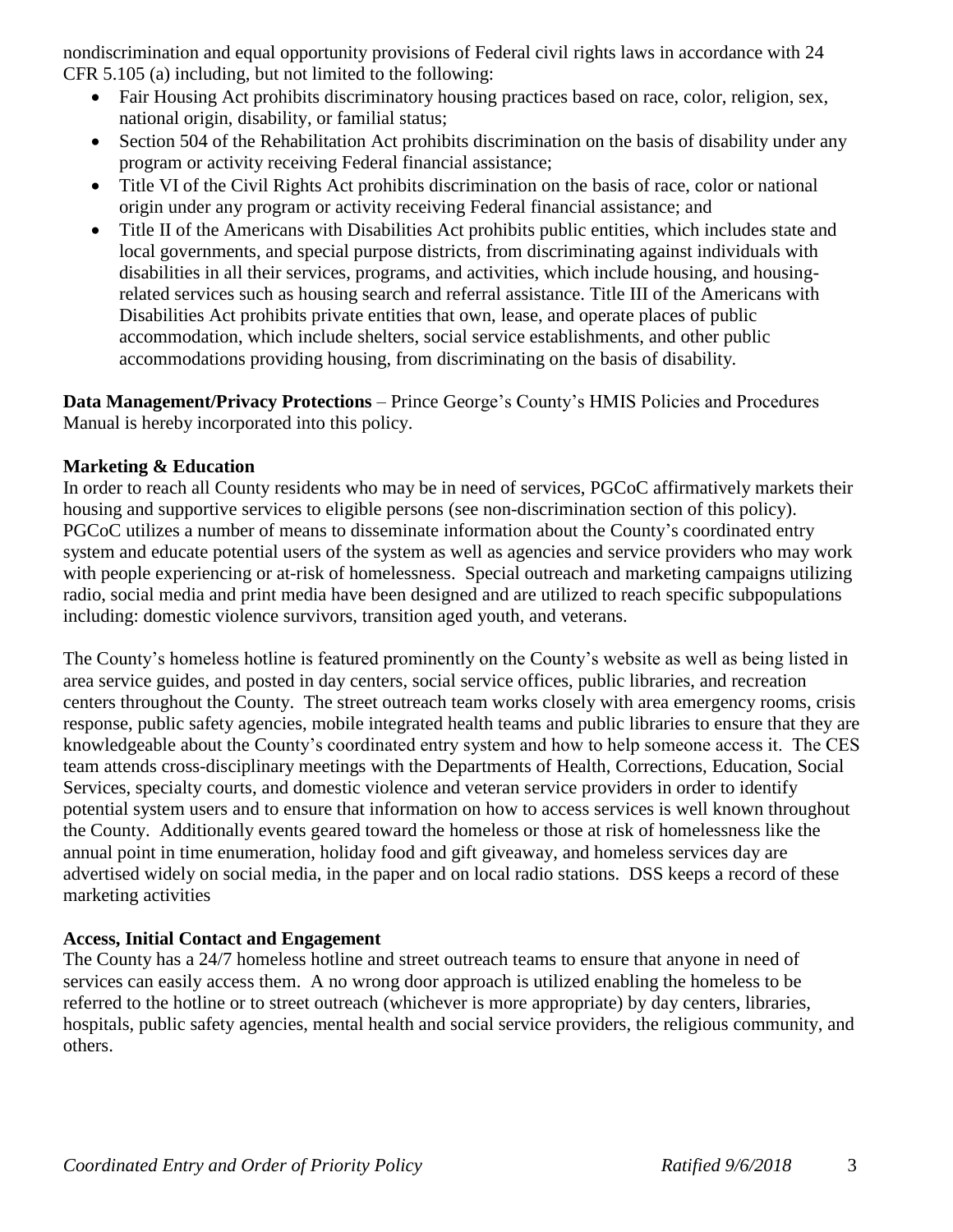#### **Homeless Hotline**

The County's 24/7 hotline is staffed by people trained in trauma-informed care, and well educated in the county's homeless services and CES. Staff screen and assess all callers utilizing the Housing Prioritization Tool (HPT) to determine if they are homeless or at risk of imminent homelessness. All consumers are assisted in being linked to mainstream resources outside the Homeless Services System including: Social Services, Energy Assistance, Somatic and Behavioral Health, SOAR, ACIS, Employment Programs, and Food Pantries. Basic consumer information is entered into HMIS, along with any service transactions provided.

Special populations are identified at this point and appropriate referrals made:

| Veterans                  | $\rightarrow$ VA and SSVF providers                                            |
|---------------------------|--------------------------------------------------------------------------------|
| Domestic Violence         | Arr Family Crisis Center, House of Ruth, DASH, CAFY                            |
|                           | Unaccompanied Youth $\rightarrow$ Promise Place, MMYF, St. Ann's               |
| <b>Returning Citizens</b> | American Justice Stridge Center at Adams House, Welcome Home, American Justice |
|                           | Reentry & Rehabilitation                                                       |
|                           | Chronically Homeless → Street Outreach Team, QCI, ACIS, Crisis Response, SOAR, |
|                           | HealthCare Alliance, MIH, Behavioral Health                                    |

If a consumer meets the criteria for being homeless or at imminent risk of homelessness, hotline staff immediately makes efforts to divert the household from entering the sheltering system through mediation, emergency rental assistance, and/or rapid re-housing. If homelessness for the individual/family cannot be prevented the individual/family will be placed in emergency shelter, provided space is available. Regardless of whether space is available, the individual/family will be referred and contact information provided to the CES team.

#### **Street Outreach**

People living on the street or other places not meant for human habitation are linked to an outreach team who triages the case and ensures the consumer's basic needs are being met as completely as possible. They help facilitate obtaining identification, access to behavioral health providers, food and clothing, and remain in contact with the consumer until a housing plan can be implemented. Street Outreach team members enter consumer information in HMIS and in cases where the person is self-reporting more than one year of continuous homelessness or multiple episodes of homelessness they help gather information to prove chronicity.

#### **Screening and Assessment**

Prince George's County utilizes two assessment tools, the HPT as its initial screening tool and the VI-SPDAT as a more in-depth screening and prioritization tool, to guide referrals for emergency rental assistance, rapid re-housing, transitional housing, subsidized and unsubsidized housing, and permanent supportive housing based on consumer need, program eligibility and services offered.

#### Housing Prioritization Tool (HPT)

The HPT is an initial screening tool used to assign a color code – green, yellow, orange or red – to a household. These colors provide guidance on the appropriateness of certain housing options and indicate what further interventions, if any, may be offered. All persons scoring yellow, orange, or red are referred to the CES team and further assessed using the VI-SPDAT

#### VI-SPDAT

In order to maintain consistency and transparency, VI-SPDATs are conducted by trained members of the CES team who are not direct employees of sheltering or housing programs within the CoC. VI-SPDAT trainings are conducted annually and the CoC currently uses three distinct versions of the VI-SPDAT: singles, families, and transitional age youth. All VI-SPDATs are conducted on the individual/family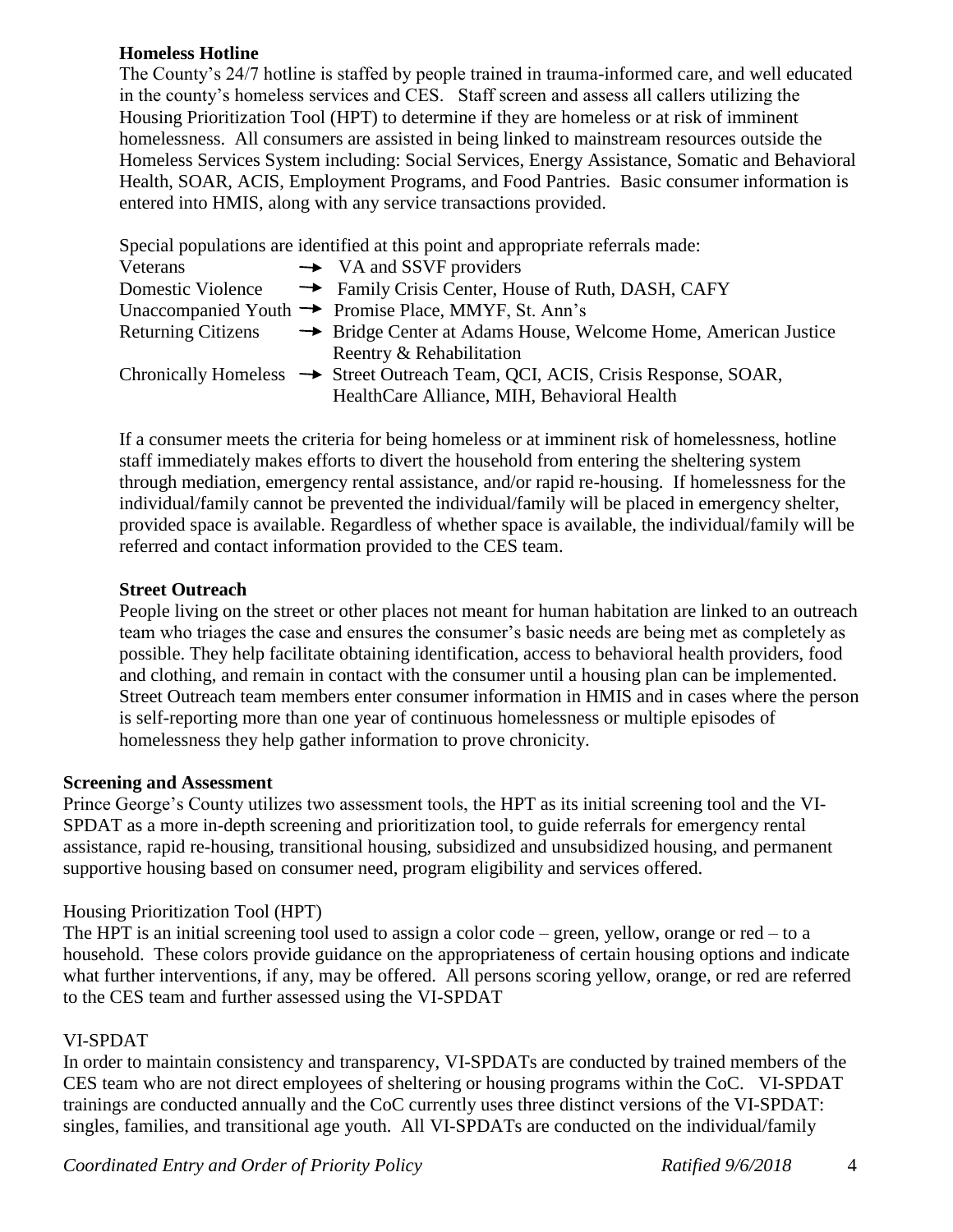within 3 days of the referral being made by the Hotline or Street Outreach whenever possible. If the person has been placed in emergency shelter the assessment will take place in the shelter. If the person is on the street and/or was not placed in ES because of lack of space, the CES team will conduct the assessment at a mutually agreed location.

All VI-SPDATS are entered into HMIS. Case managers will use the information provided by the VI-SPDAT to tailor case management and supportive services options. Additionally, the VI-SPDAT score identifies which housing intervention, if any, is best suited to the household.

| <b>VI-SPDAT</b> | Housing Intervention            | <b>Notes</b>                                                   |
|-----------------|---------------------------------|----------------------------------------------------------------|
| Score           |                                 |                                                                |
|                 | Family and/or landlord          | Linkages to mainstream services and supports. Case             |
| $0 - 4$         | mediation. Assistance           | management focuses on increasing household income, money       |
|                 | with security deposit           | management, family relationships, and helping the household to |
|                 | and 1 <sup>st</sup> month rent. | self-resolve.                                                  |
|                 |                                 | Transitional Housing is prioritized for Unaccompanied          |
|                 | <b>Transitional Housing</b>     | Homeless Youth and Families fleeing Domestic Violence.         |
| $5 - 9$         |                                 |                                                                |
|                 | Rapid Re-housing                | HV and RRH resources are extremely limited. Households         |
|                 | <b>Housing Vouchers</b>         | should be assisted in self-resolving whenever possible. Other  |
|                 |                                 | housing options and mainstream supports must be pursued.       |
|                 |                                 | Because many of the CoC's PSH units are shared 2 or 3          |
|                 | <b>Housing Vouchers</b>         | bedroom apartments, street outreach and case management        |
| $10 - 20$       |                                 | should work to identify other CH individuals with whom the     |
|                 | <b>Permanent Supportive</b>     | person maybe compatible.                                       |
|                 | Housing                         | Non-chronic households can be considered for PSH that is not   |
|                 |                                 | dedicated or prioritized for the chronically homeless.         |

The VI-SPDAT tool allows the CoC to quickly identify which consumers have the most barriers to returning to housing so they can be prioritized for a housing intervention. While each housing intervention has its own standards for entry (detailed in Section: 4) in addition to the VI-SPDAT score some of the criteria used to determine a consumer's placement on the priority list for an intervention include:

- HMIS data, which can help determine chronicity, patterns of homelessness, and prior use of rental assistance.
- The extent to which people, especially youth and children, are unsheltered.
- High utilization of crisis or emergency services, including emergency rooms, jails, and psychiatric facilities, to meet basic needs.
- Significant health or behavioral health challenges or functional impairments which require a significant level of support in order to maintain permanent housing.
- Vulnerability to victimization, including physical assault or engaging in trafficking or sex work.

The priority list is updated weekly and is kept as a shared Google document that is utilized by the CES team and available to members of the CoC, and the broader Homeless Services Providers group. Beginning November 1, 2016, the CoC required the VI-SPDAT assessment to be entered into HMIS, in order to begin the process of managing the priority list and coordinated entry referrals to all except DV survivors through HMIS.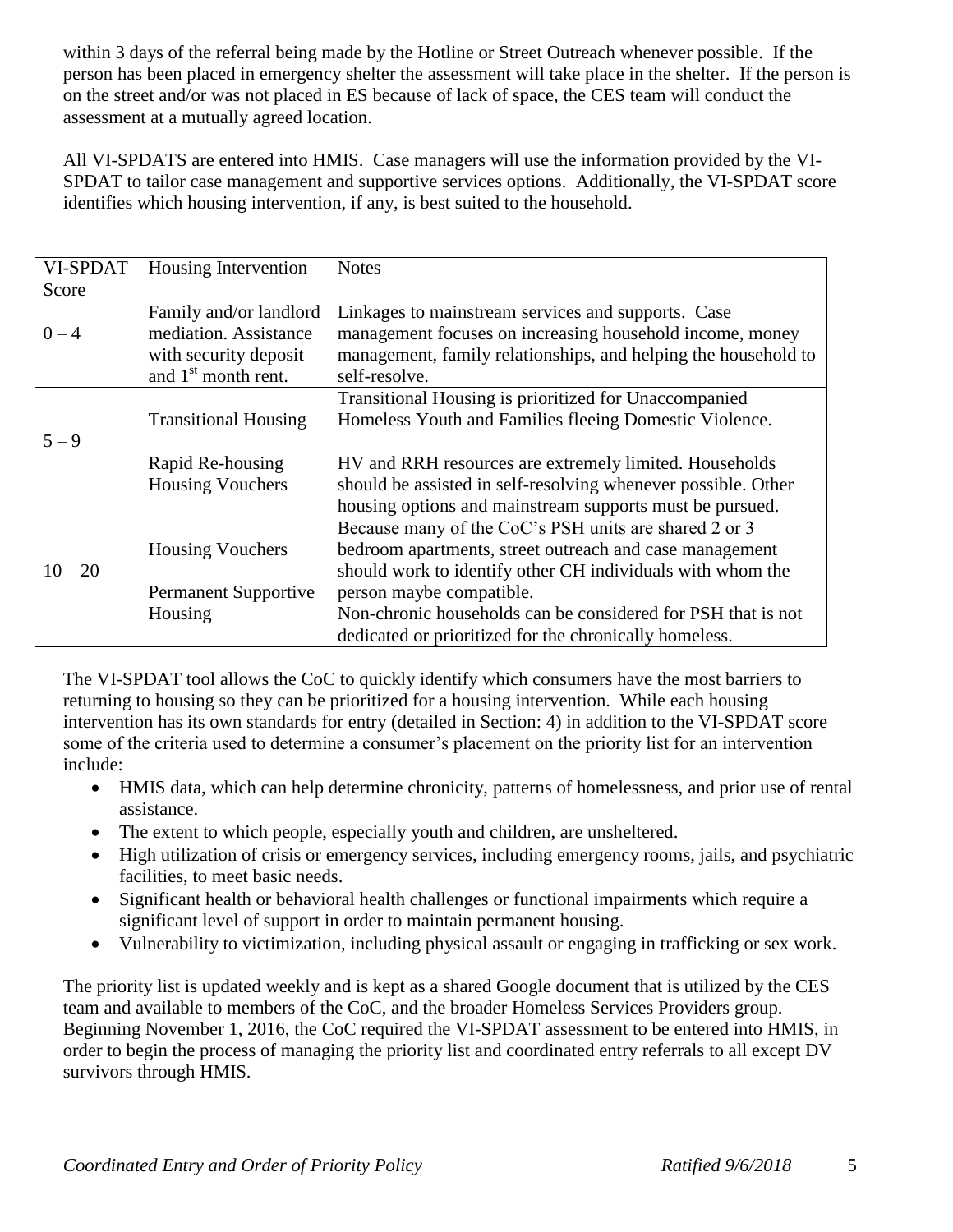# **Coordinated Entry Team (CET) Meetings/ Referral Protocols**

The CET determines whether potential participants meet project-specific requirements of the projects for which they are prioritized and to which they are referred. The process of collecting required information and documentation regarding eligibility occurs concurrently with and just after the assessment, scoring, and prioritization processes. However, eligibility information is not used as part of prioritization and ranking.

The CET meets bi-weekly to review the prioritized list of homeless consumers and match them to current and upcoming openings within the CoC. The team is composed of representatives from ES, RRH, TH, and PSH providers, the VA, behavioral health providers, the SOAR team, and Street Outreach. Prior to the meeting notice is sent out that includes the minutes from the last meeting, the current prioritized list of homeless households, and any current housing openings within the CoC.

During the bi-weekly meeting the CET discusses individual consumers and which program could best serve them. Resources from outside the CoC are discussed and linkages to them provided. Matches are made in priority order from the priority housing list to TH, RRH, and PSH providers. Once the decision is made a referral is completed to the receiving program and the consumer's Housing Navigator arranges a warm hand-off.

Housing Navigators serve as the main point of contact for each individual targeted for a housing intervention. When the consumer is located in a shelter their case manager is their de facto navigator. If the person is living in a place not meant for human habitation a Street Outreach worker, SOAR specialist or Community Health worker can act as their housing navigator. Navigators provide referrals, offer coordination, or provide in-person support to clients for their mental health, physical health, entitlement enrollment, and other service needs. The level of support provided is based on a client's independence; at a minimum, the housing navigator will serve as the main point of contact for the individual and help collect all documents needed to be placed in housing.

Basic documents to be considered "housing ready" include: 1. Birth Certificate; 2. Social Security card; 3. Government issued photo ID; 4. Proof of any income or zero income statement; 5. Verification of homelessness; and 6. DD-214 if the person is a Veteran.

# **Referral Rejection Policy**

No consumer may be turned away from homeless designated housing due to lack of income, lack of employment, disability status, or substance use unless the project's primary funder requires the exclusion or a previously existing and documented neighborhood covenant/good neighbor agreement has explicitly limited enrollment to clients with a specific set of attributes or characteristics. Housing Providers restricting access to projects based on specific client attributes or characteristics will need to provide documentation to the CoC providing a justification for their enrollment policy.

Both CoC providers and program participants may deny or reject referrals. All service denials should be infrequent and must be documented in HMIS with specific justification as prescribed by the CoC.

Allowable criteria for denying a referral includes:

- Consumer /household refused further participation (or client moved out of CoC area)
- Consumer/household does not meet required criteria for program eligibility
- Consumer/household unresponsive to multiple communication attempts
- Consumer resolved crisis without assistance
- Consumer /household safety concerns.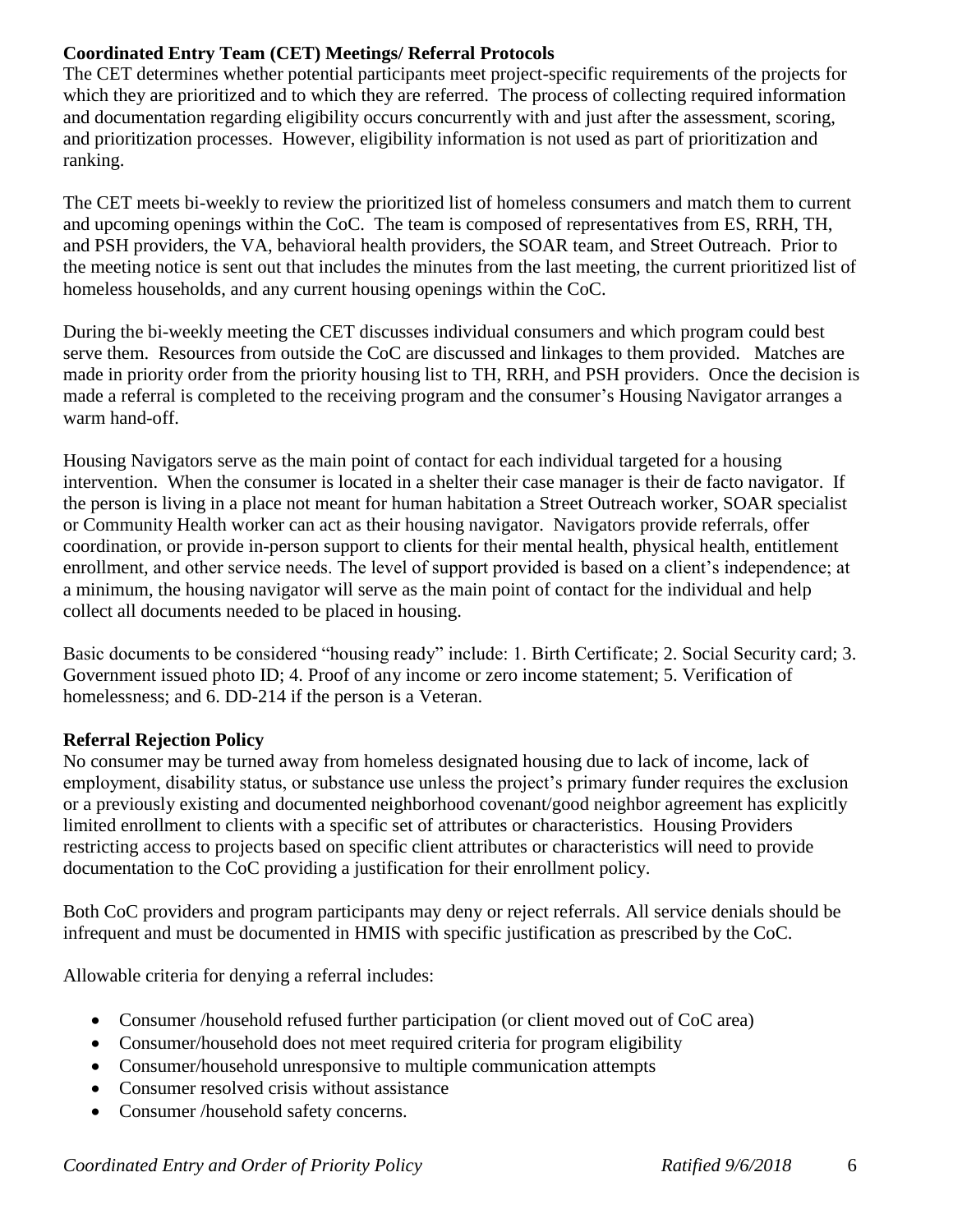• Property management denial (include specific reason documented by property manager and validated under fair housing laws).

### **Grievance Procedure**

If a customer or provider is dissatisfied with the decision of the Coordinated Entry Team they must put their concern in writing and request a meeting with the CoC Lead or his/her designee. The CoC Lead or his/her designee will review the written document to schedule a meeting with the customer within 5 business days of receiving the request and will render a decision in writing within 5 business days of the meeting.

## **4. Housing Intervention and Prioritization Standards**

# **Prioritization Standards**

The CoC's order of priority ensures that those persons with the longest histories residing in places not meant for human habitation, in emergency shelters, and in safe havens and with the most severe service needs are given first priority in PSH that is dedicated or prioritized for chronic homelessness.

In PSH that is not dedicated or prioritized for chronic homelessness those persons who do not yet meet the definition of chronic homelessness but have the longest histories of homelessness and the most severe service needs, and are therefore the most at risk of becoming chronically homeless, are prioritized.

The matching and referral linkage process utilizes these prioritization criteria for each project type and takes into account the severity of the needs, length of time homeless, subpopulation characteristics, use of emergency public safety services and other criteria depending on the specific project type.

## **Rapid Rehousing**

Rapid Re-housing (RRH) provides Prince George's County residents who are homeless with short-term housing subsidies allowing them to quickly achieve stable housing and become sustainably re-housed. RRH assistance will be provided on a declining basis and all participants will be reassessed monthly to determine individual subsidy levels based on need and progress towards goals. Assistance will cease as soon as the participant is determined to be stable but may be provided for a period of no more than twelve (12) months. See the Prince George's County Continuum of Care: Rapid Re-Housing Policies and Procedures, incorporated herein by reference.

An applicant shall be eligible to receive RRH assistance if he/she:

- 1) Is a resident of Prince George's County.
- 2) Is currently homeless as defined by HUD which includes having a primary nighttime residence that is a publicly or privately operated shelter or transitional housing facility designed to provide temporary living accommodations; or a public or private place not designed for, or ordinarily used as, a regular sleeping accommodation for human beings;
- 3) Is referred by the HSP's CET,
- 4) Has a documented VI-SPDAT score of 5 or higher, **AND**
- 5) Has no other housing option (must be validated by the CoC).

Given that there will be more eligible applicants for RRH funds then limited resources can support, additional criteria will be considered by the HSP's Coordinated Entry sub-committee and priority will be given to candidates who meet at least one of the following conditions:

 Homelessness status was a result of a *one-time* crisis – financial, health, domestic violence – for whom it can reasonably be assumed will become self-sustaining once the crisis is resolved.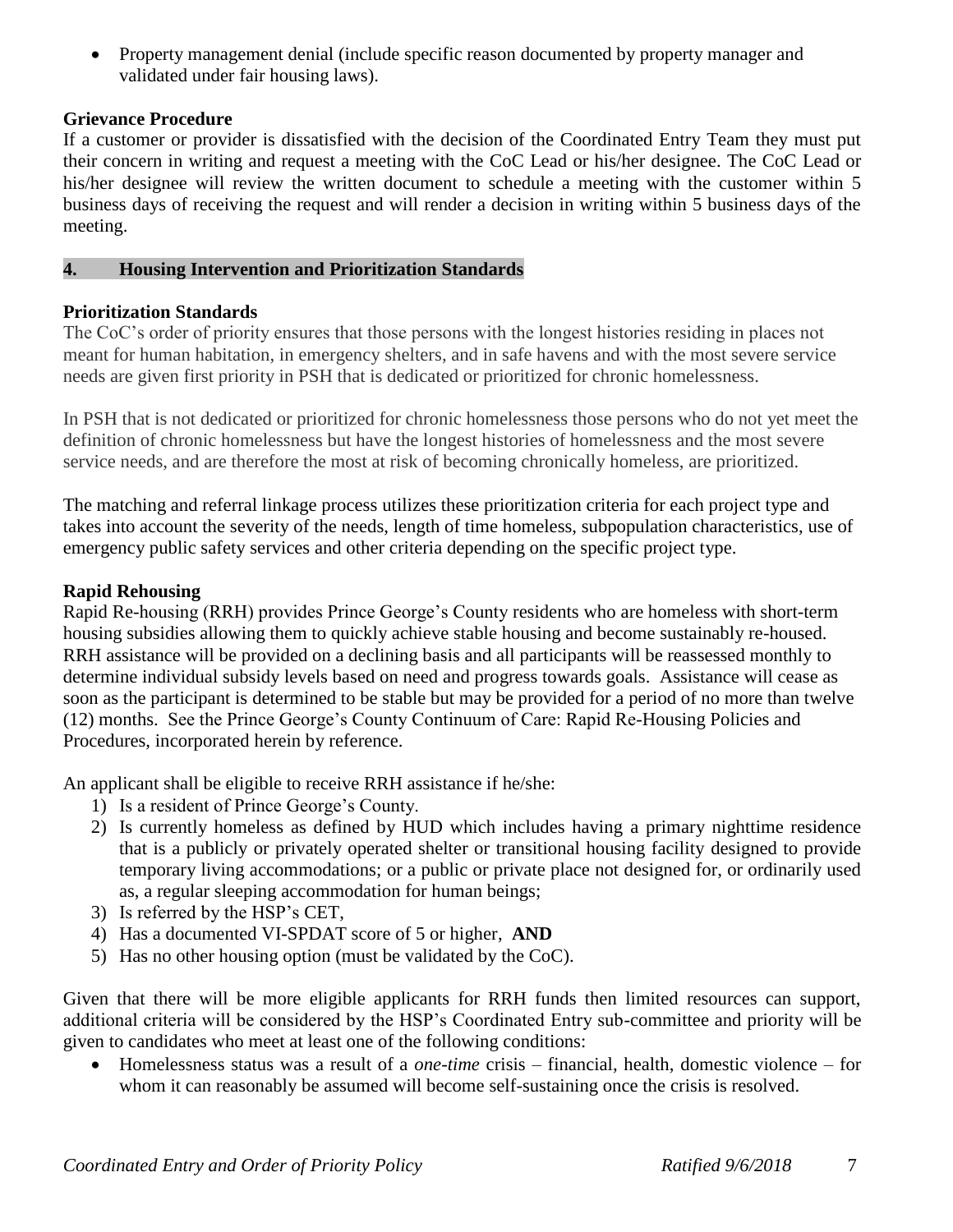- Reasonable expectation for career advancement or increased income as indicated by tenure in current employment, expected completion of education/vocational programs, achievement of skills and training certifications, or pending military, retirement or social security benefits.
- Referred and case managed by one of the County's problem-solving courts (re-entry, drug, veterans, family and youth).
- Defined as Unaccompanied Homeless Youth, elderly, Domestic Violence survivor, disabled (including HIV).
- Living on the street in a place not met for human habitation

# **Transitional and TH-RRH Housing**

An applicant shall be eligible to receive Transitional or TH-RRH Housing if he/she:

- 1) Is a resident of Prince George's County.
- 2) Is currently homeless as defined by HUD which includes having a primary nighttime residence that is a publicly or privately operated shelter or transitional housing facility designed to provide temporary living accommodations; or a public or private place not designed for, or ordinarily used as, a regular sleeping accommodation for human beings;
- 3) Is referred by the HSP's CET,
- 4) Has a documented VI-SPDAT score of 5 or above, **AND**
- 5) Has no other housing option (must be validated by the CET.

Given that there will be more eligible applicants for TH and TH-RRH then limited resources can support, additional criteria will be considered by the HSP's CET and priority will be given to candidates who fall within the CoC sub-population priority categories.

# **Permanent Supportive Housing**

All admissions into PSH must come through Coordinated Entry and be accompanied by the CoC's *Verification of Chronic Homelessness Documentation Checklist and Summary* (addendum a). Prince George's County CoC has adopted the provisions and requirements set out in the HUD Notice CPD-14- 012 for the Prioritizing Person's Experiencing Chronic Homeless and Other Vulnerable Homeless Persons in Permanent Supportive as the baseline written standards for operations of Permanent Supportive Housing Programs within the CoC.

# **PSH Dedicated or Prioritized for PSH**

Order of Priority 1: A household should be prioritized first in dedicated or prioritized PSH if all of the following are true:

- Individual or head of household meets the definition of chronically homeless per 24 CFR 578.3; and,
- The length of time the individual or head of household has been homeless is at least 12 months continuously or at least four occasions in the past 3 years where the total length of time homeless totals at least 12 months; and,
- The individual or head of household has been identified as having severe service needs.

Order of Priority 2: A household should be prioritized second in dedicated or prioritized PSH if all of the following are true:

- Individual or head of household meets the definition of chronically homeless per 24 CFR 578.3; and,
- The length of time the individual or head of household has been living in a place not meant for human habitation, a safe haven, or in an emergency shelter is at least 12 months continuously or at least four occasions in the past 3 years where the total length of time homeless totals at least 12 months; and,
- The individual or head of household has NOT been identified as having severe service needs; and,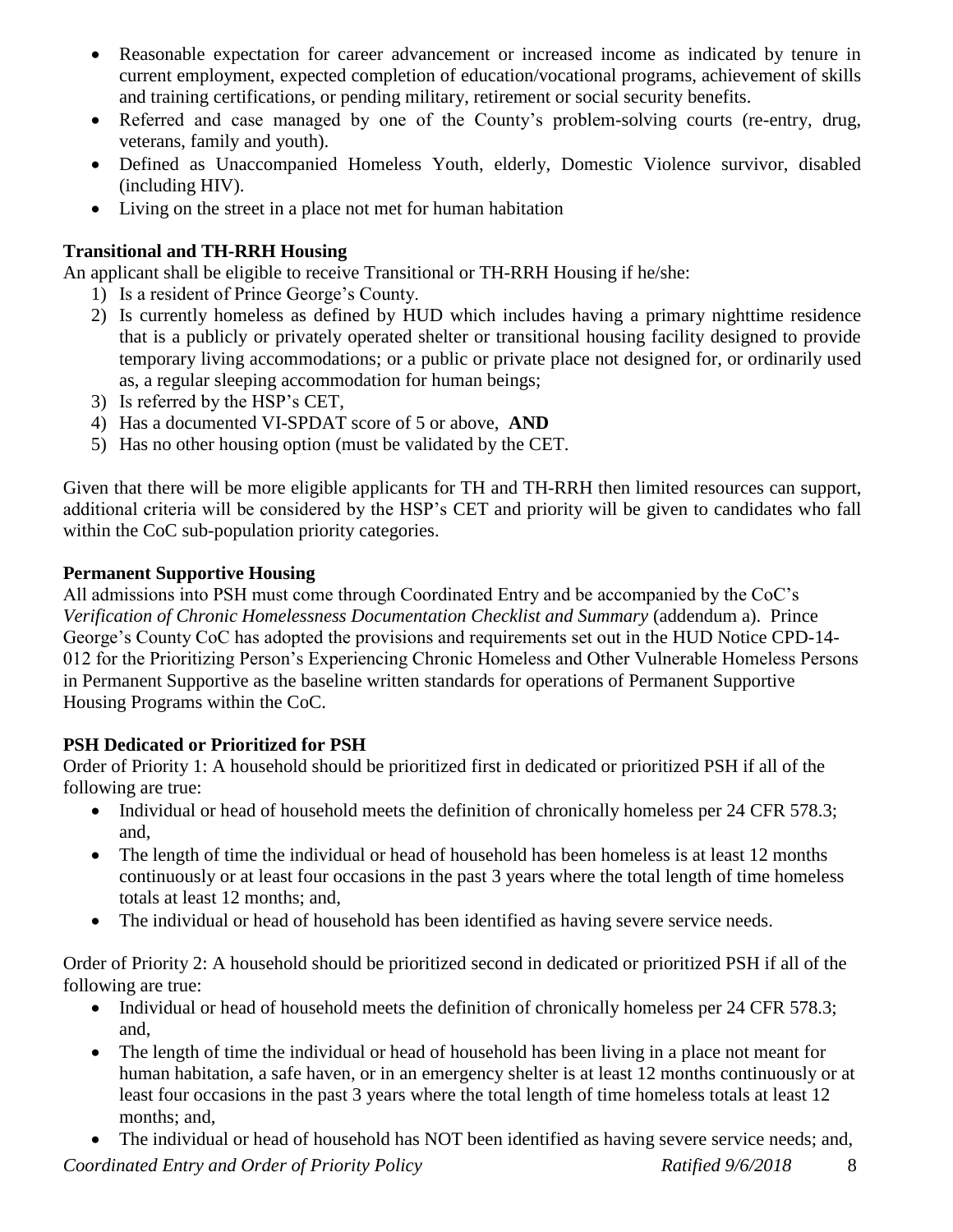• There are no chronically homeless households within the CoC's geographic area that meet the criteria under Order of Priority 1 for dedicated or prioritized PSH.

Order of Priority 3: A household should be prioritized third in dedicated or prioritized PSH if all of the following are true:

- Individual or head of household meets the definition of chronically homeless per 24 CFR 578.3; and,
- The length of time the individual or head of household has been living in a place not meant for human habitation, a safe haven, or in an emergency shelter is at least four occasions in the past 3 years where the total length of time homeless totals less than 12 months; and,
- The individual or head of household has been identified as having severe service needs; and
- There are no chronically homeless households within the CoC's geographic area that meet the criteria under Order of Priority 1 and 2 for dedicated or prioritized PSH.

Order of Priority 4: A household should be prioritized fourth in dedicated or prioritized PSH if all of the following are true:

- Individual or head of household meets the definition of chronically homeless per 24 CFR 578.3;
- The length of time the individual or head of household has been living in a place not meant for human habitation, a safe haven, or in an emergency shelter is at least four occasions in the past 3 years where the total length of time homeless totals less than 12 months; and,
- The individual or head of household has NOT been identified as having severe service needs; and
- There are no chronically homeless households within the CoC's geographic area that meet the criteria under Order of Priority 1, 2, and 3 for dedicated or prioritized PSH.

# **PSH that is not dedicated or prioritized for Chronically Homeless:**

Order of Priority 1: A household should be prioritized first in non-dedicated and non-prioritized PSH if the following are true:

- Household is eligible for CoC Program-funded PSH meaning that there is a household member with a disability and they are coming from a place not meant for human habitation, a safe haven, or in an emergency shelter. This includes persons exiting an institution where they have resided for 90 days or less but were living or residing in a place not meant for human habitation, a safe haven, or in an emergency shelter immediately prior to entering the institution; and
- The household has been identified as having severe service needs.

Order of Priority 2: A household should be prioritized second in non-dedicated and non-prioritized PSH if all of the following are true:

- Household is eligible for CoC Program-funded PSH meaning that there is a household member with a disability and they are coming from a place not meant for human habitation, safe haven, or emergency shelter. This includes persons exiting an institution where they have resided for 90 days or less but were living or residing in a place not meant for human habitation, a safe haven, or in an emergency shelter immediately prior to entering the institution; and,
- The household has been living in a place not meant for human habitation, a safe haven, or in an emergency shelter for at least 6 months or has experienced three occasions in the past 3 years of living in one of these locations; and,
- The household has NOT been identified as having severe service needs; and,
- There are no eligible households within the CoC's geographic area that meet the criteria under Order of Priority 1 for non-dedicated or non-prioritized PSH.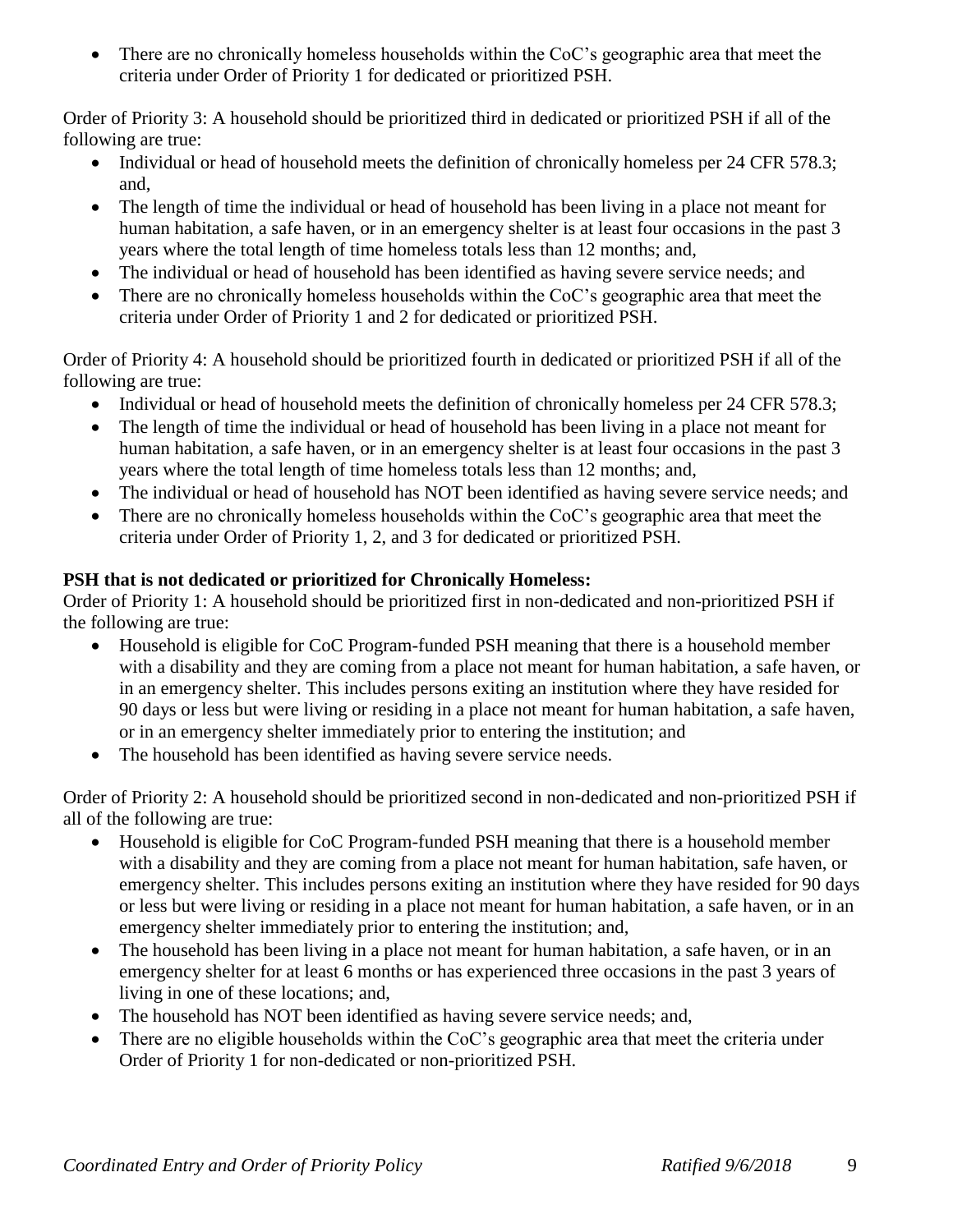Order of Priority 3: A household should be prioritized third in non-dedicated and nonprioritized PSH if all of the following are true:

- Household is eligible for CoC Program-funded PSH meaning that there is a household member with a disability and they are coming from a place not meant for human habitation, safe haven, or emergency shelter. This includes persons exiting an institution where they have resided for 90 days or less but were living or residing in a place not meant for human habitation, a safe haven, or in an emergency shelter immediately prior to entering the institution; and,
- The household has NOT been identified as having severe service needs AND has been living in a place not meant for human habitation, a safe haven, or in an emergency shelter for less than six months or has experienced less than three occasions of living in one of these locations in the past 3 years; and,
- There are no eligible households within the CoC's geographic area that meet the criteria under Order of Priority 1 and 2 for non-dedicated or non-prioritized PSH.

Order of Priority 4: A household should be prioritized fourth in non-dedicated and nonprioritized PSH if the following is true:

- Any household that is eligible for CoC Program-funded PSH meaning that there is a household member with a disability and they are coming from transitional housing where they entered directly from a place not meant for human habitation, emergency shelter, or safe haven.
- There are no eligible households within the CoC's geographic area that meet the criteria under Order of Priority 1, 2, and 3 for non-dedicated or non-prioritized PSH.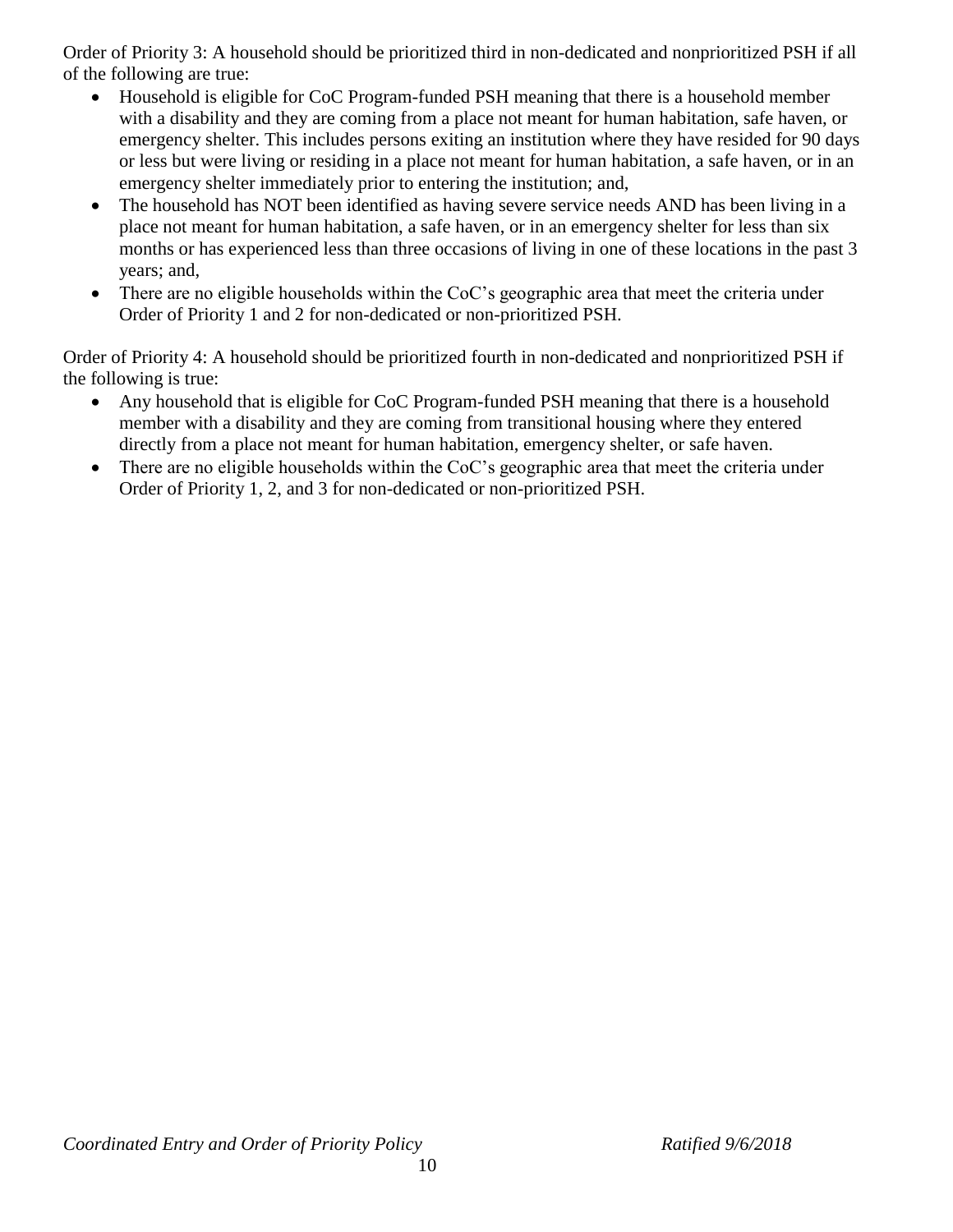# **Verification of Chronic Homelessness Documentation Checklist and Summary**

An applicant must be chronically homeless to be considered for PSH. To be considered chronically homeless, the Head of Household (HoH) must meet at least one of the specific elements of each of the following criteria:

#### **1. Housing Status**

- a. Currently homeless and has been continuously homeless for one year or longer
- b. Currently homeless and has experienced four or more occasions of homelessness, totaling 12 months or more, in the past three years
- c. Has been residing in an institutional care facility for fewer than 90 days and his/her housing status was either a. or b. before entering that facility

#### **2. Disability**

- a. Developmental Disability
- b. HIV or AIDS
- c. Physical, mental, or emotional impairment that meets all of the following criteria:
	- i. Is expected to be of long-continuing or indefinite duration, and
	- ii. Impedes the individual's ability to live independently, and
	- iii. Is such that the ability to live independently could be improved with more suitable housing

#### **To confirm program eligibility, please complete this form in its entirety.**

| Head of Household Name:         | Date:           |  |
|---------------------------------|-----------------|--|
| Referring Staff & Organization: | VI-SPDAT Score: |  |

**Disability** – as defined by section 401(9) of the McKinney-Vento Homeless Assistance Act (43 U.S.C. 11360(9)).

**Third Party Documentation is required.** Please indicate the type of verification supplied and attach to this form.

 Written verification from a *licensed professional* certifying that the disability is expected to be long-continuing or of indefinite duration and substantially impedes the individual's ability to live independently

- Written verification from the *Social Security Administration*
- Receipt of a **disability check**

 *Temporary Option* – *Staff Observations of a disability can be used for program entry, but must be confirmed by one of the above written standards within 90 days of program entry.*

**Current Living Situation** – To be considered chronically homeless, the individual must meet one of the following homeless conditions the night before entering the program.

**Documentation and Details must be provided by completing the** *Chronic Homeless Summary* **(attached).** 

Lives in a place not meant for human habitation or an emergency shelter.

 Has been residing in an institutional care facility for fewer than 90 days and met the homelessness criteria above before entering the facility (including but not limited to jail, substance abuse or mental health treatment facility or hospital).

**Homeless History** – To be considered chronically homeless, the individual must meet one of the following two homeless history conditions. (Documentation and Details must be provided by completing the *Chronic Homeless Summary* (attached)).

**The individual must have been living in a place not meant for human habitation, or an emergency shelter: Continuously for at least 12 months,** without a break of 7 or more consecutive nights

 **On at least 4 separate occasions in the last 3 years,** where the combined occasions equal at least 12 months

Notes: Stays in institutional care facilities for fewer than 90 days do not constitute a break in homelessness, but rather such stays are included in the 12-month total, as long as the individual was residing in an emergency shelter or place not meant for human habitation immediately before entering the institutional care facility.

A single encounter in a month is sufficient to consider the household homeless for the entire month unless evidence of a break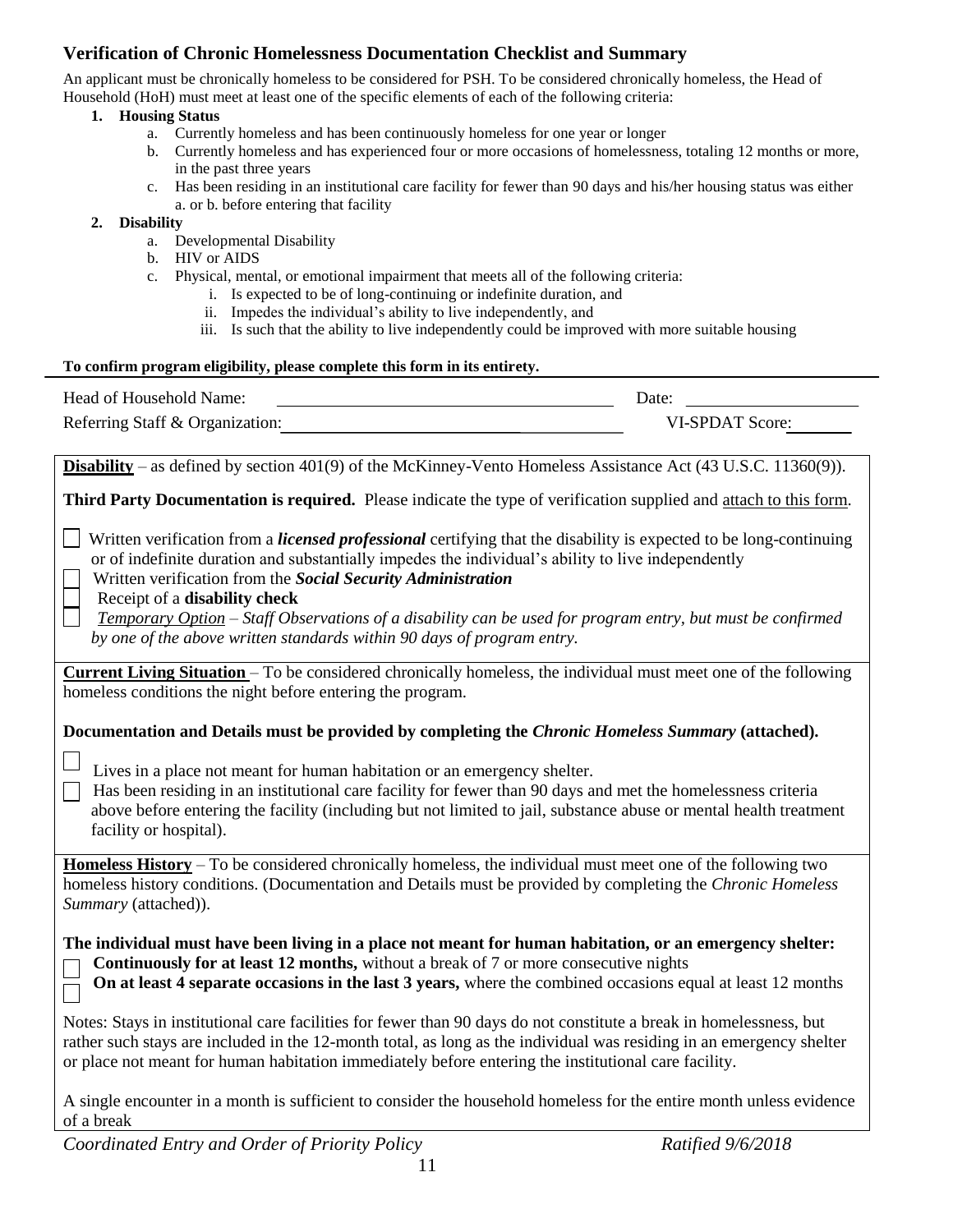**Criteria for Documentation of Homeless History**: You do not need to complete this page. It is for reference only. *Notes to Providers:*

- At least 9 of the 12 months of homelessness or 3 of the 4 incidents of homelessness must be certified by third-party documentation. Three months or one incident can be self-certified.
- A single encounter in a month is sufficient to consider the household homeless for the entire month unless evidence of a break.
- In extreme cases self-certification of homelessness for more than 3 of 12 months or 1 of 4 incidents of homelessness is allowable if third-party documentation cannot be obtained.
	- o Attempts to obtain 3rd party documentation must be thoroughly documented along with the reasons why 3rd party documentation was not obtained; and
	- o This is limited to rare circumstances. No more than 25% of households served in a program during an operating year can be self-certified.

| <b>Current Living</b>                          | <b>Suitable Documentation</b>                                                                                           |  |  |  |
|------------------------------------------------|-------------------------------------------------------------------------------------------------------------------------|--|--|--|
| <b>Situation</b>                               |                                                                                                                         |  |  |  |
|                                                | • Written Third Party (one or more of the following)                                                                    |  |  |  |
| <b>Streets or other place</b>                  | HMIS record of calls to Hotline and/or street outreach contacts<br>$\circ$                                              |  |  |  |
| not meant for human                            | Signed letter on letterhead from street outreach or homeless service provider<br>$\circ$                                |  |  |  |
| habitation                                     | Signed letter on letterhead from referral sources including: feeding centers,<br>$\circ$                                |  |  |  |
|                                                | churches, somatic and behavioral health providers, crisis response, police,<br>and libraries.                           |  |  |  |
|                                                | <b>OR</b>                                                                                                               |  |  |  |
|                                                | <b>Self-Declaration</b> (both of the following):                                                                        |  |  |  |
|                                                | Signed declaration of homelessness<br>$\circ$                                                                           |  |  |  |
|                                                | Written explanation by staff of attempts to secure $3rd$ party verification<br>$\circ$                                  |  |  |  |
|                                                |                                                                                                                         |  |  |  |
|                                                | • Written Third Party (one or more of the following)                                                                    |  |  |  |
| <b>Emergency Shelter</b>                       | HMIS record of shelter stay<br>$\circ$                                                                                  |  |  |  |
| (includes hypothermic,                         | Signed letter on letterhead from the shelter provider<br>$\circ$                                                        |  |  |  |
| church-based, domestic                         | <b>OR</b>                                                                                                               |  |  |  |
| violence and County                            | <b>Self-Declaration</b> (both of the following):<br>$\bullet$                                                           |  |  |  |
| shelters)                                      | Signed declaration of homelessness<br>$\circ$                                                                           |  |  |  |
|                                                | Written explanation by staff of attempts to secure $3rd$ party verification<br>$\circ$                                  |  |  |  |
|                                                |                                                                                                                         |  |  |  |
|                                                |                                                                                                                         |  |  |  |
| Hospital, Jail, or Other<br><b>Institution</b> | • Written Third Party (one or more of the following)                                                                    |  |  |  |
| If the client's stay was                       | Letter or discharge paperwork from hospital or other institution, including<br>$\circ$<br>admission and discharge dates |  |  |  |
| 90 days or less and the                        | Referral from Dept of Corrections, Offender Reentry Program or one of the<br>$\circ$                                    |  |  |  |
| client was in shelter or                       | County's Specialty Courts                                                                                               |  |  |  |
| on the streets prior to                        | Record of institutional stay pulled from institutional database<br>$\circ$                                              |  |  |  |
| entry, the time at the                         |                                                                                                                         |  |  |  |
| institution is counted as                      | AND, to document homelessness, at least one of the types of documentation                                               |  |  |  |
| time homeless.                                 | required for streets or shelter homelessness related to the client's housing                                            |  |  |  |
| If the client's                                | status immediately prior to stay in the institution, or identification as                                               |  |  |  |
| institutional stay is over                     | homeless upon intake at the institution.                                                                                |  |  |  |
| 90 days it is counted as a                     |                                                                                                                         |  |  |  |
| break in homelessness.                         |                                                                                                                         |  |  |  |
|                                                |                                                                                                                         |  |  |  |
|                                                |                                                                                                                         |  |  |  |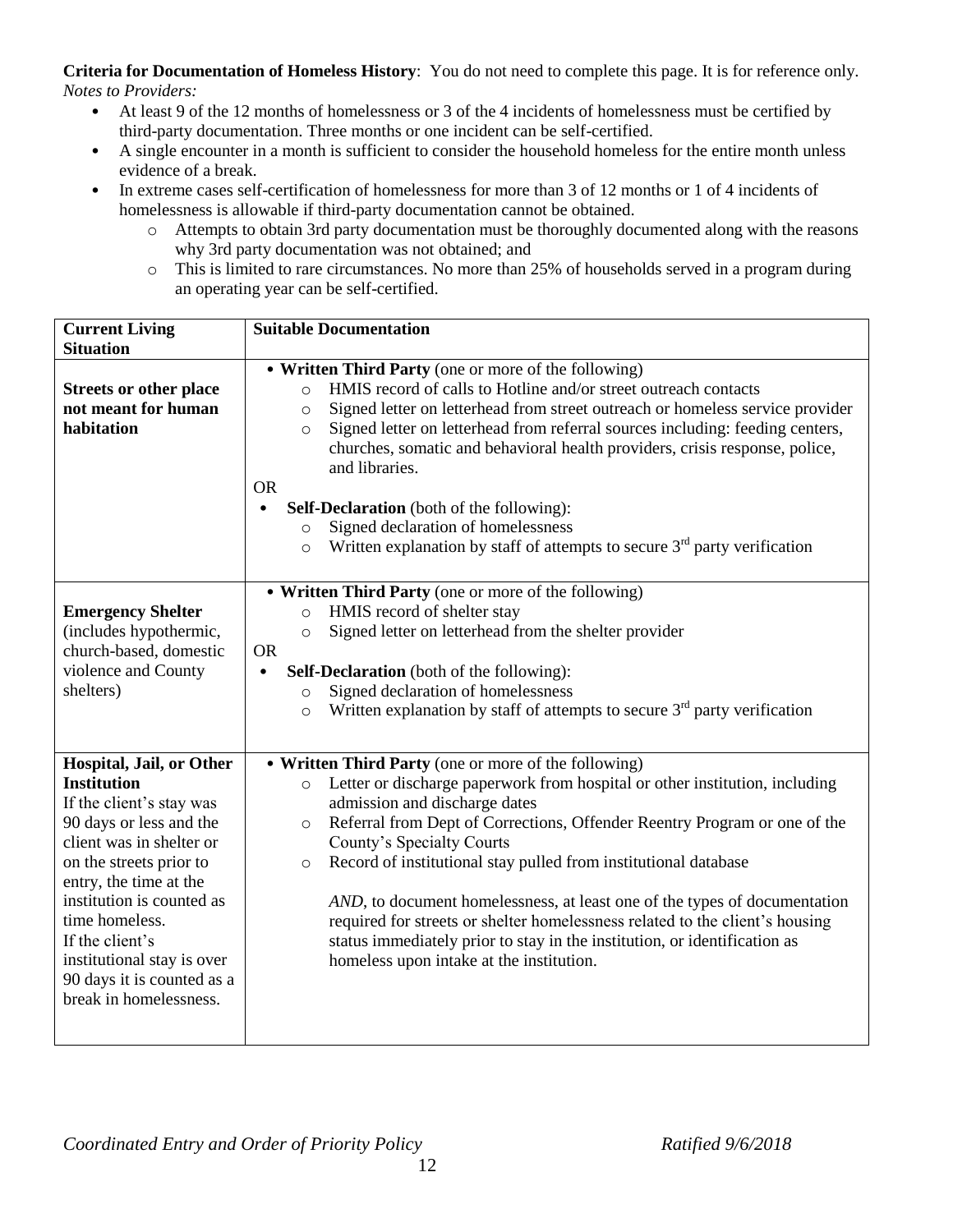# **Chronic Homelessness Summary: Please complete this form in its entirety.**

In the table below, chart the HoH's housing situation for one year or three years, depending on the category by which s/he is being qualified. Attach sufficient documentation for each change in housing situation. Up to 3 months (or one episode) can be documented through self certification.

The HoH is eligible because s/he has experience (check one)

Continuous homelessness on the streets or in shelters for 1 year or longer (document a least the past 1 year)

 4 or more occasions of homelessness totaling 12+ months on the streets or in the shelters in the past 3 years (document the past 3 years)

|           | <b>Start</b> | End  | Duration | Location                    | Location                                   | Documentation                       | Attached   |
|-----------|--------------|------|----------|-----------------------------|--------------------------------------------|-------------------------------------|------------|
|           | Date         | Date |          | (Type)                      | (Provider name or<br>location description) |                                     |            |
|           |              |      |          | Place not meant for         |                                            | $\Box$ HMIS or Institutional record | $\Box$ Yes |
|           | Episode 1    |      |          | habitation                  |                                            | $\Box$ Housing/ Service Provider    | $\Box$ No  |
|           |              |      |          | $\Box$ Emergency Shelter    |                                            | Outreach/Referral Provider          |            |
|           |              |      |          | $\Box$ Institution< 90 days |                                            | $\Box$ Client Self-Certification    |            |
| Episode 2 |              |      |          | Place not meant for         |                                            | $\Box$ HMIS Institutional record    | $\Box$ Yes |
|           |              |      |          | habitation                  |                                            | $\Box$ Housing/ Service Provider    | $\Box$ No  |
|           |              |      |          | $\Box$ Emergency Shelter    |                                            | Outreach/Referral Provider          |            |
|           |              |      |          | $\Box$ Institution< 90 days |                                            | <b>Client Self-Certification</b>    |            |
| Episode 3 |              |      |          | Place not meant for         |                                            | □ HMIS Institutional record         | $\Box$ Yes |
|           |              |      |          | habitation                  |                                            | $\Box$ Housing/ Service Provider    | $\Box$ No  |
|           |              |      |          | $\Box$ Emergency Shelter    |                                            | <b>Outreach/Referral Provider</b>   |            |
|           |              |      |          | $\Box$ Institution< 90 days |                                            | $\Box$ Client Self-Certification    |            |
| Episode 4 |              |      |          | Place not meant for         |                                            | $\Box$ HMIS Institutional record    | $\Box$ Yes |
|           |              |      |          | habitation                  |                                            | $\Box$ Housing/ Service Provider    | $\Box$ No  |
|           |              |      |          | $\Box$ Emergency Shelter    |                                            | Outreach/Referral Provider          |            |
|           |              |      |          | $\Box$ Institution< 90 days |                                            | $\Box$ Client Self-Certification    |            |